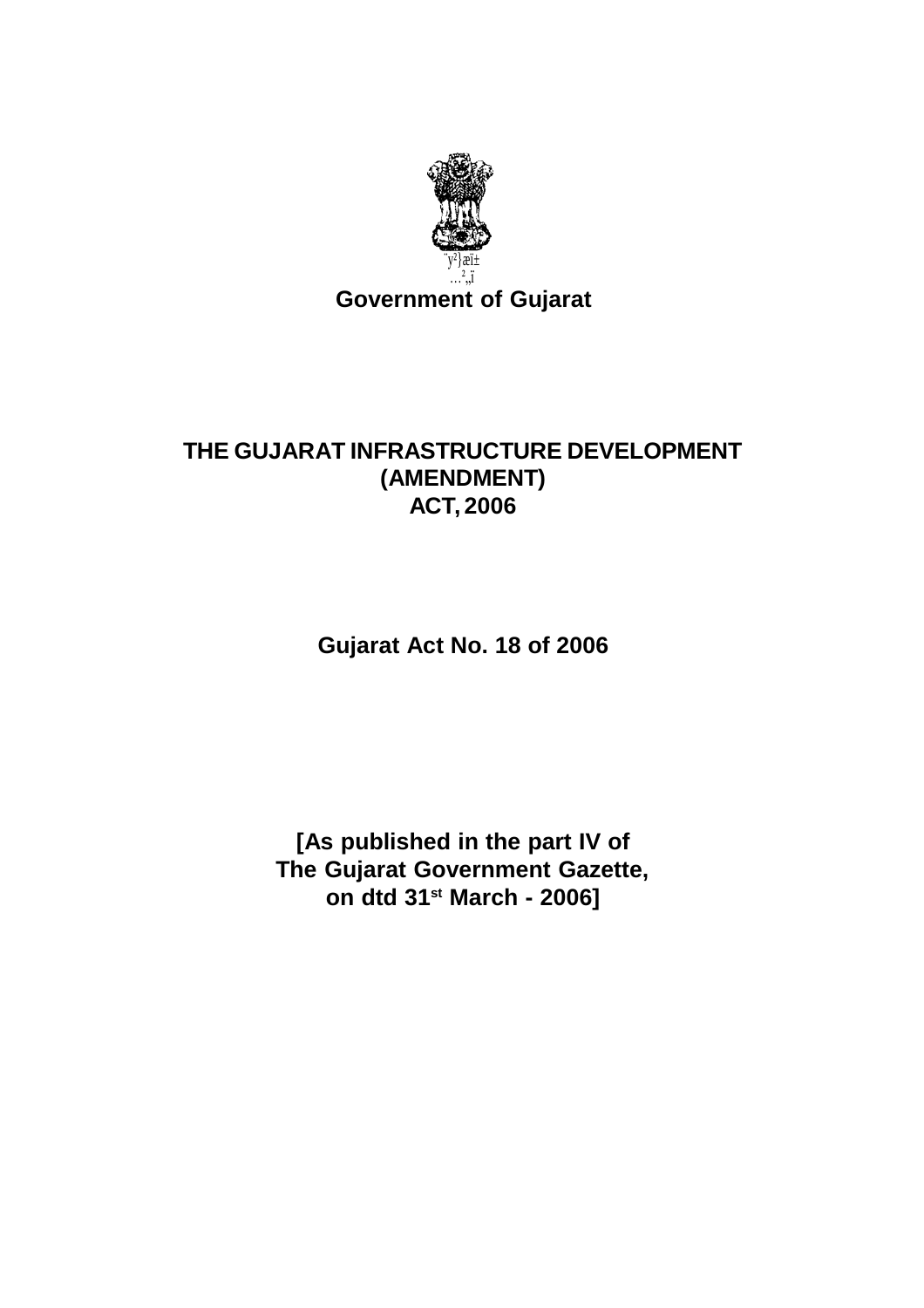## **GUJARAT ACT N0.18 OF 2006**

(First published, after having received the assent of the Governor in the

"Gujarat Government Gazette", on the 31 st March, 2006).

## **AN ACT**

Further to amend the Gujarat Infrastructure Development Act, 1999.

It is hereby enacted in the fiftieth Year of the Republic of India, as follows :-

- 1. (1) This Act may be called the Gujarat Infrastructure Development (Amendment) Act, 2006.
	- (2) It shall come into force on such date as the State Government may, by notification in the *Official Gazette*, appoint.
- 2. in the Gujarat infrastructure Development Act, 1999 (hereinafter referred to as " the principal Act"), in section 2,-
	- (1) after clause (a), the following clause shall be inserted, namely :-

"(aa) "concession" means grant of financial assistance or conferment of right on Government property and public assets to a person other than the State Government, Government agency or specified Government agency, as per the terms specified in the concession agreement;";

(2) after clause (j), the following clause shall be inserted, namely :-

"(jj) "proposal" means a document which may include among others, details of the project, feasibility study or any other study, financial viability analysis and structuring of project as such other information as may be decided by the Board ;";

- (3) clause (q) shall be deleted.
- 3. In the principal Act, in section 4,
	- (1) in sub-section (1), clause (b) shall be deleted ;
	- (2) to sub-section (3), the following proviso shall be added, namely :-

"Provided that if the State Government, Government agency or, as the case may be, specified Government agency, is satisfied with the performance of the developer during the concession period, it may by order, extend the concession period on such terms and conditions as may be mutually agreed. ";

Amendment of section 4 of Guj. 11 of 1999.

Short title and commencement.

> Amendment of section 2 of Guj. 11 of 1999.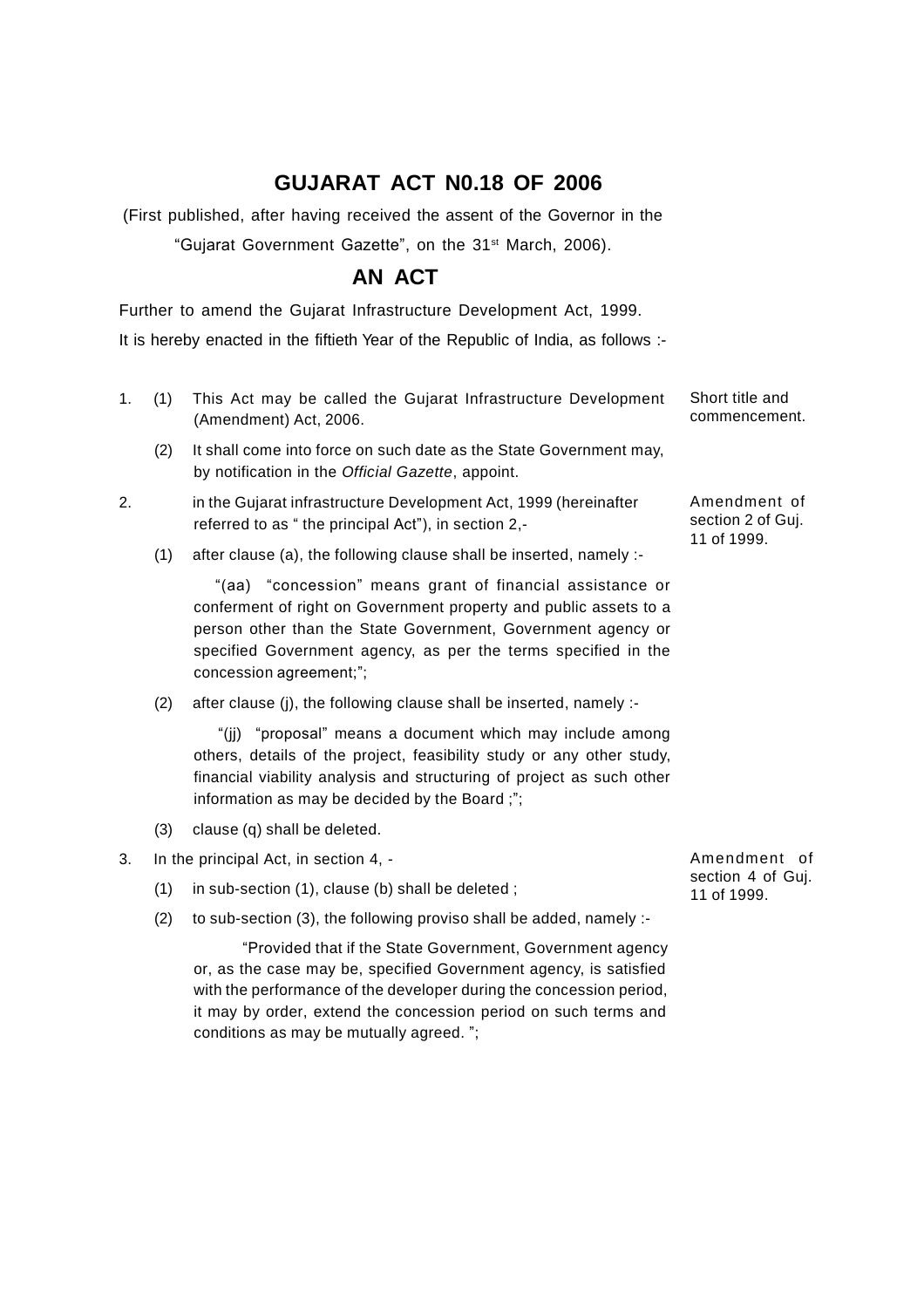(3) in sub-section (4), for clause (a), the following clause shall be substituted, namely :-

"(a) The State Government may, by notification in *Official Gazette*, add to, amend or omit therefrom any other nature of agreement in Schedule II and on issue of such notification, the Schedule shall be deemed to have been amended accordingly.".

- 4. In the principal Act, in section 5,-
	- (1) in sub-section (1),-

(a) for the words "as may be prescribed", the words "as may be provided by the regulations" shall be substituted ;

(b) for the word "prescribed", the word "provided" shall be substituted ;

- (2) in sub-section (2), after the word and figures "section 10", the words, figures and letter "or section 10A" shall be inserted.
- 5. In the principal Act, in section 6, for clause (b), the following clause shall be substituted, namely:-

" (b) financial assistance, either one time or in installments, not exceeding twenty percent of the cost of the project ;".

- 6. In the principal Act, in section 7, for the words " No concession agreement", the words, figures and letter "Subject to the provisions of section 10A, no concession agreement" shall be substituted.
- 7. In the principal Act, in the section 8,-
	- (1) in sub-section (1), for the words and figures "direct negotiation as provided in section 10", the words, figures and letter "inviting comparative bids as provided in section 10 or by direct negotiation as provided in section 10A" shall be substituted;
	- (2) in sub-section(2), for the words " competitive bidding ", the words "competitive bidding, inviting comparative bids" shall be substituted.
- 8. In the principal Act, for section 9, the following section shall be substituted, namely :-

Selection of person by competitive public bidding. "9. On the acceptance of the recommendation of the Board made under sub-section (2) of section 5, the State Government, the Government agency or, as the case may be, the specified Government agency shall select a developer for the project through competitive public bidding in the manner as may be prescribed.".

Amendment of section 5 of Guj. 11 of 1999.

Amendment of section 6 of Guj. 11 of 1999.

Amendment of section 7 of Guj. 11 of 1999.

Amendment of section 8 of Guj. 11 of 1999.

Substitution of section 9 of Guj. 11 of 1999.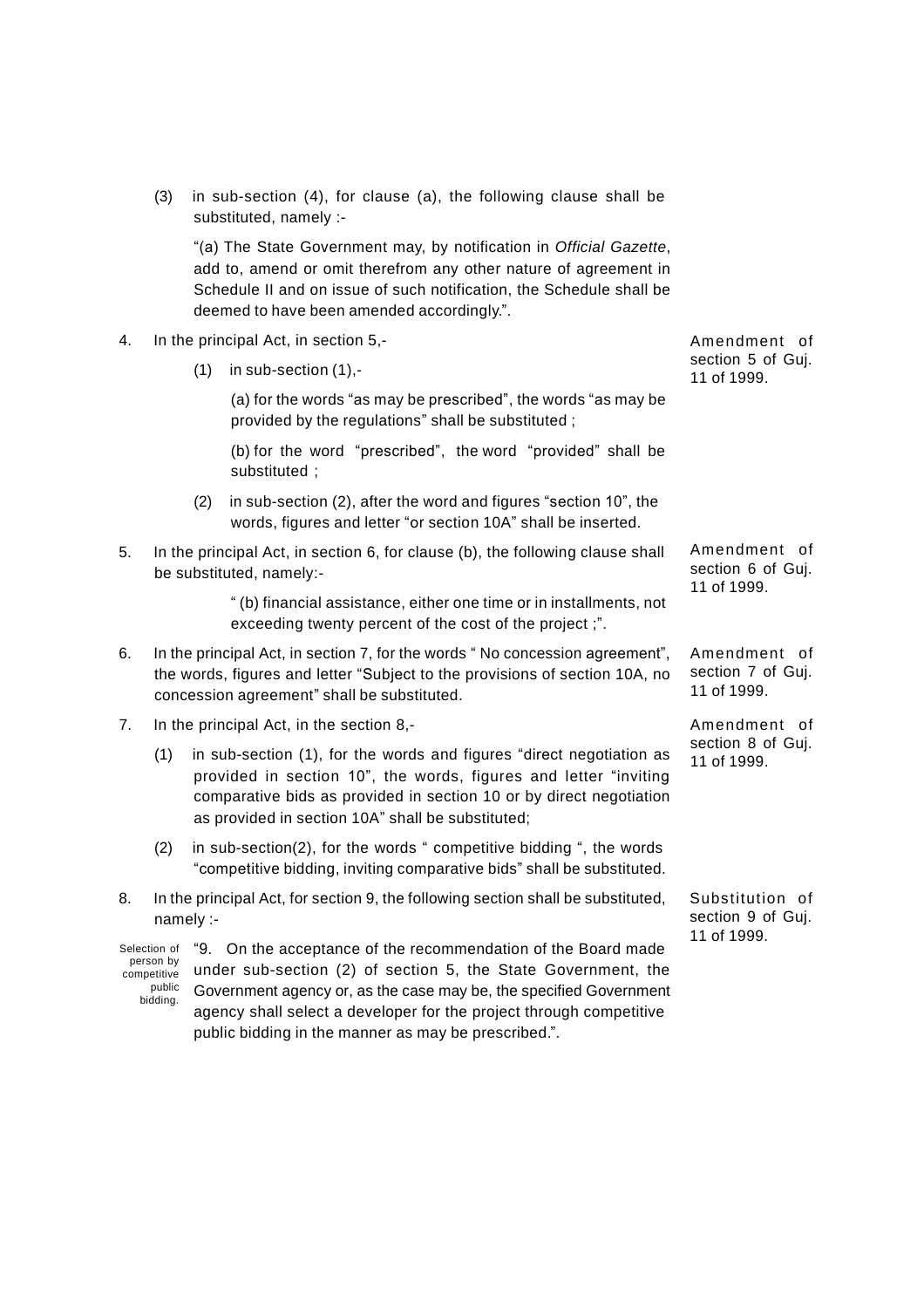- 9. In the principal Act, in section 10,-
	- (1) for the existing marginal note, the following marginal note shall be substituted, namely:-

"Inviting comparative bids.";

(2) for sub-section (1), the following sub-section shall be substituted, namely :-

> "(1) Where a proposal for undertaking a project and a proposed concession agreement prepared by a person are submitted to the State Government, the Government agency or a specified Government agency, it may,

> (a) consider the proposal and the proposed concession agreement from all aspects (including technical and financial) and if necessary, modify the same in consultation with the person who has submitted the proposal and the proposed concession agreement; and

> (b) submit the proposal and the proposed concession agreement to the Board, if -

- (i) the cost of the project exceeds the limit provided by regulations under sub-section (1) of section 5, and
- (ii) the undertaking of the project does not require financial assistance from the State Government, the Government agency or the specified Government agency.";
- (3) in sub-section (2), for the words "specified in", the words "prescribed under" shall be substituted.
- 10. After section 10, the following section shall be inserted, namely :-
- "10A.(1) Notwithstanding anything contained in sections 9 and 10, a person other than the State Government, Government agency or specified Government agency, may submit a proposal and proposed concession agreement for direct negotiation to the State Government, Government agency or the specified Government agency for any of the project specified in Schedule III.
	- (2) If the State Government, Government agency, or, as the case may be, the specified Government agency is satisfied that the project is of a nature specified in Schedule III, it may, -

(a) consider the proposal from all aspects (including technical and financial) and if necessary modify the same in consultation with the

Insertion of new section 10A in Guj. 11 of 1999.

Selection by direct negotiation.

Amendment of section 10 of Guj. 11 of 1999.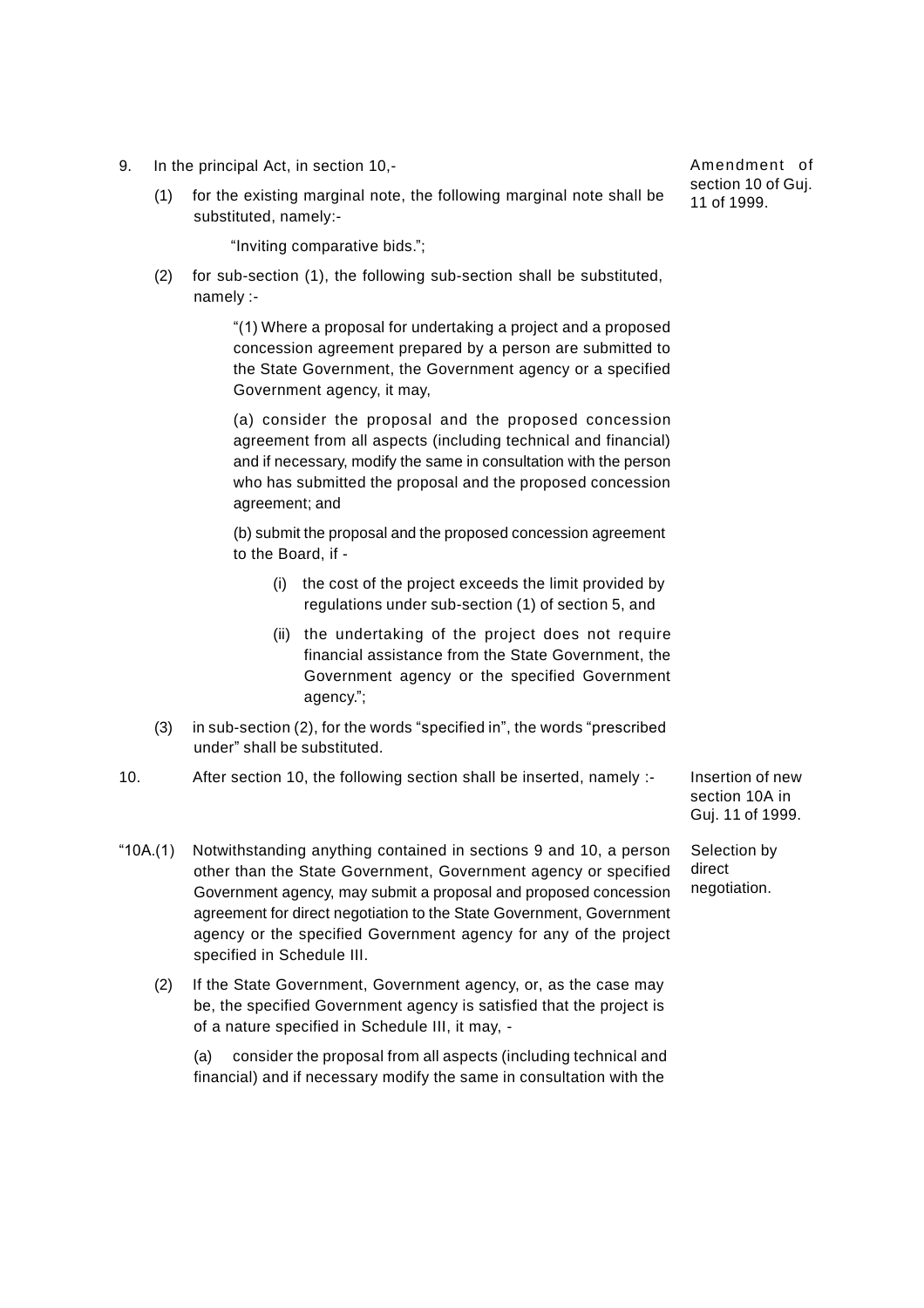person who has submitted the proposal and the proposed concession agreement, and

(b) submit the proposal and the proposed concession agreement to the Board, if the cost of the project exceeds the limit provided by the regulations.

- (3) On acceptance of the recommendation of the Board made under subsection (2) of section 5, the State Government, Government agency or, as the case may be, the specified Government agency may enter into a concession agreement with a person who has submitted the proposal under sub-section (1).".
- 11. In the principal Act, in section 16,-

(1) for sub-section (1), the following sub-section shall be substituted, namely :-

"(1) The State Government may, by notification in the *Official Gazette*, add to, amend or omit therefrom any project in Schedule I or Schedule III which falls within the executive power of the State and on issue of such notification, the Schedule I or, as the case may be, Schedule III shall be deemed to have been amended accordingly.";

(2) for the marginal note, the following shall be substituted, namely :-

" Power to amend Schedules I and III. " .

- 12. In the principal Act, in section 37, in sub-section (2)
	- (1) clauses (a) and (b) shall be deleted ;
	- (2) for clause (c), the following clauses shall be substituted, namely:-

"(c) the matters relating to competitive public bidding, inviting comparative bids and direct negotiation under sub-section (2) of section 8;

(cc) the manner in which the developer for the project shall be selected under section 9;".

13. In the principal Act, in section 38, in sub-section (2), before clause (a), the following clause shall be inserted, namely:-

> "(aa) the amount of cost of a project exceeding which a proposal shall be submitted to the Board under sub-section (1) of section 5 and different amounts of costs for different nature of projects;".

Amendment of section 37 of Guj. 11 of 1999.

Amendment of section 38 of Guj. 11 of 1999.

Amendment of section 16 of Guj. 11 of 1999.